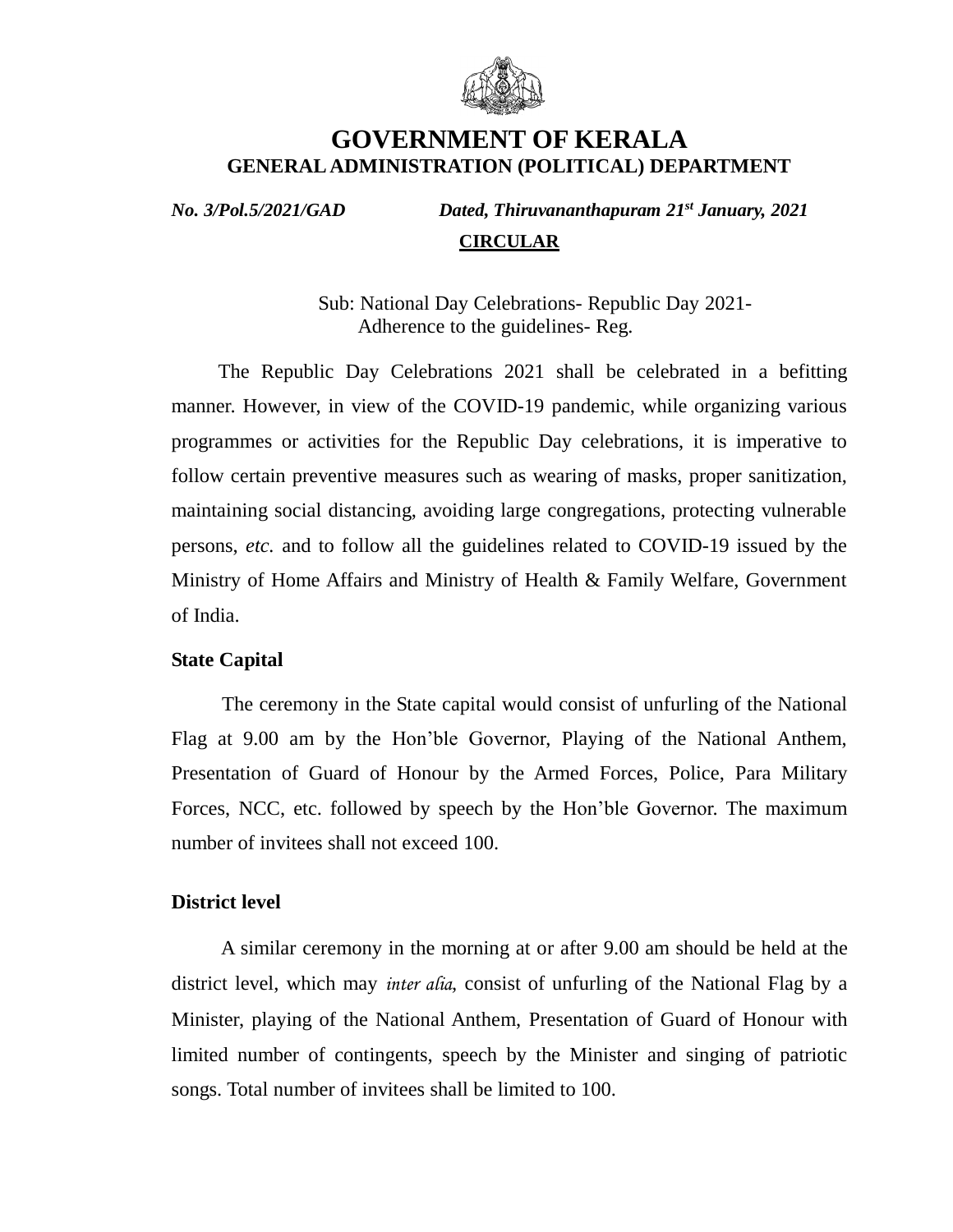#### **Sub-divisional Level/Block level**

 Ceremonial hoisting of the National Flag at or after 9.00 am by a Sub divisional Magistrate/ Block Panchayat President accompanied by a speech by the dignitary, singing of National Anthem, Patriotic songs, etc. Total number of invitees shall be limited to 75.

### **Panchayat/Municipality/Corporation Head Quarters**

 Ceremonial Hoisting of the National Flag at or after 9.00 am by the Panchayat President/Municipal Chairperson/Mayor accompanied by a speech, singing of the National Anthem, patriotic songs, etc. Total number of invitees shall not exceed 50.

### **Public Offices and other Institutions**

 Ceremonial Hoisting of the National Flag at or after 9.00 am by the Heads of Departments/ Offices/ Public Sector undertakings/Autonomous bodies/Universities/Higher educational institutions/ health institutions accompanied by the singing of the National Anthem, speech by the Heads of the Offices/ Institutions, singing of National anthem/patriotic songs etc. . Total number of invitees shall not exceed 50.

#### **General instructions:**

In view of COVID-19 pandemic, large congregation in the ceremonies shall be avoided. Social distancing norms, wearing of masks, proper sanitization, etc. shall be followed scrupulously.

# **General public, Children and Senior citizens shall not be permitted to attend the function, except those invited.**

All contingents and invitees shall be subjected to thermal scanning at the entrance.

The audience shall stand in attention when the National Anthem is sung/played.

All officers in uniform shall salute when the National Salute is given.